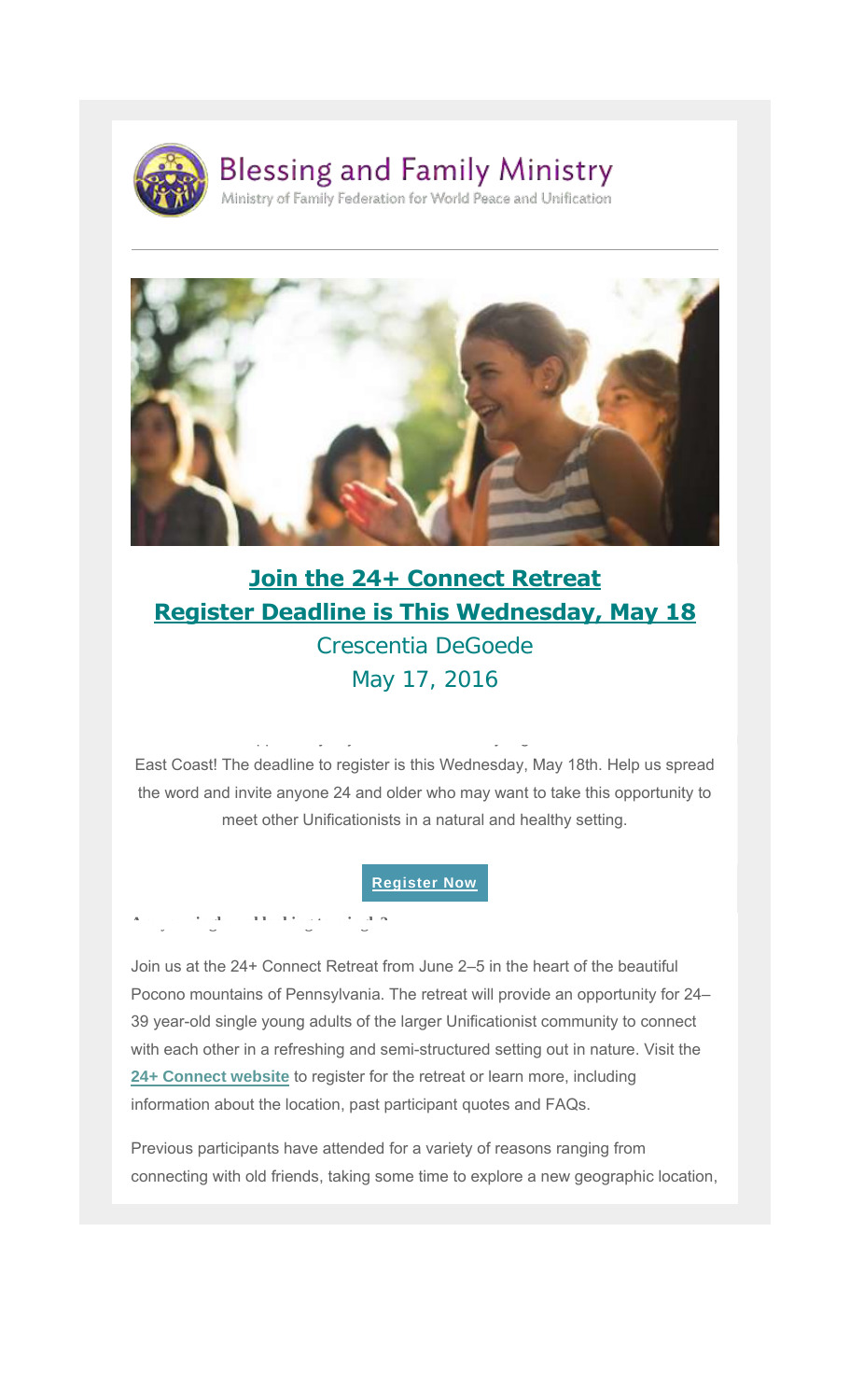If you have any questions, please feel free to contact the retreat staff at 24connect.retreat@gmail.com.

If you'd like to check out this year's campsite, **click here**.

*finding like-minded people who grew up in this faith, interested in seeking a long-term, committed relationship. Plus, I have never been to a singles retreat before, and thought it would be fun just to say I've been to one, and knew enough friends that were attending that I could feel comfortable being amongst good company." - Participant*

*"I decided to attend the retreat because it seemed like the most hopeful event as far as* 

**Register Now**

### **Share this email with a friend**



The BFM sends a regular newsletter updating our community about BFM activity. Please invite your family and friends to subscribe to our newsletter by directing them the subscription link **here**.

**Like Us On Facebook**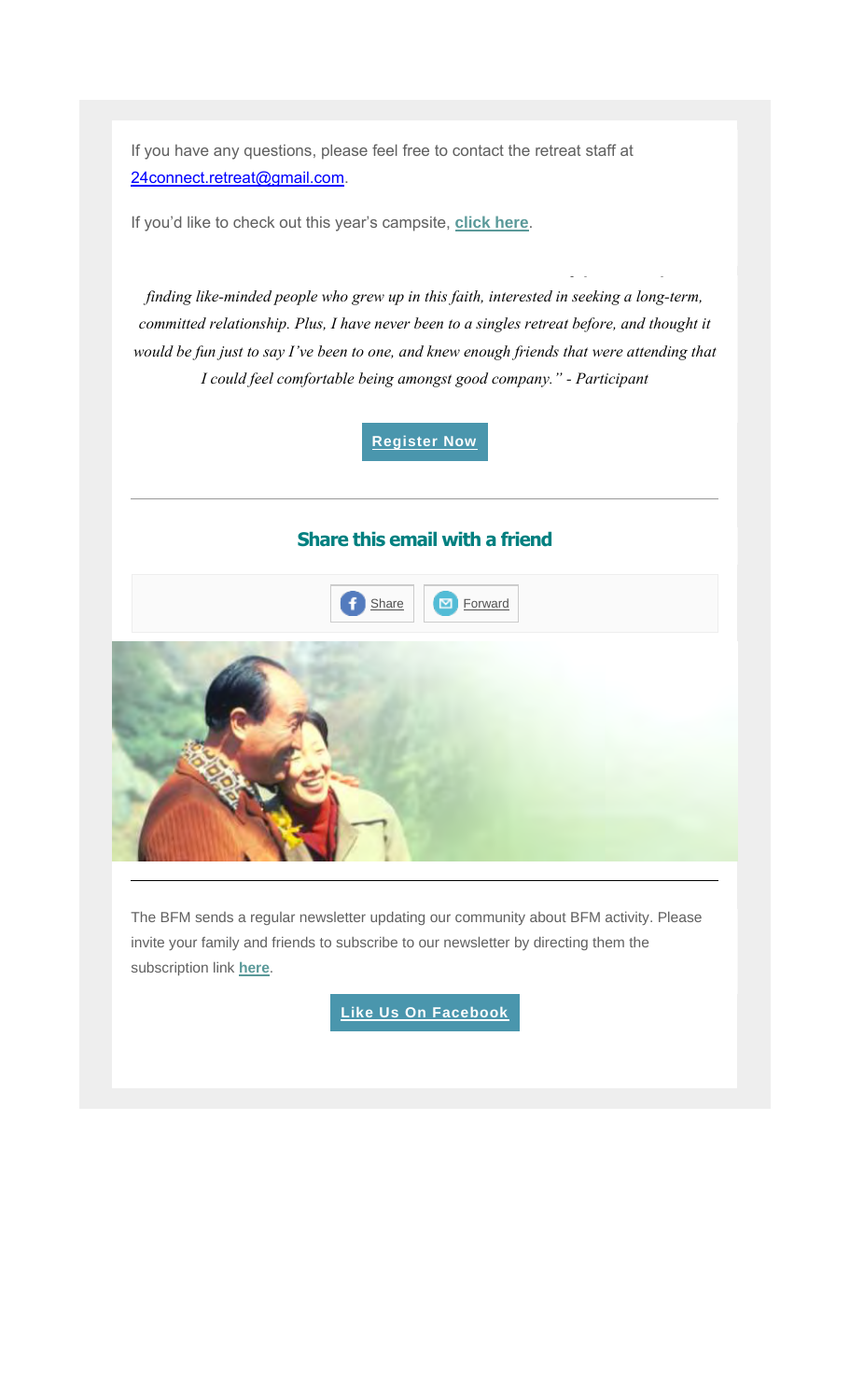# 2016 EAST COAST REGISTRATION

Please fill out the form below to register. If you have any questions, feel free to contact our staff.

The deadline to register is this Wednesday, May 18th!

| Name* |  |
|-------|--|
|       |  |

| First                                                  | Last                      |
|--------------------------------------------------------|---------------------------|
| Email*                                                 |                           |
|                                                        |                           |
| Phone*                                                 |                           |
|                                                        |                           |
| Address*                                               |                           |
|                                                        |                           |
| <b>Street Address</b>                                  |                           |
|                                                        |                           |
| City                                                   | State / Province / Region |
|                                                        |                           |
| ZIP / Postal Code                                      | Country                   |
| Gender*                                                |                           |
| O Male                                                 |                           |
| O Female                                               |                           |
| Age*                                                   |                           |
|                                                        |                           |
| Please enter a value between 0 and 100.                |                           |
| <b>Transportation*</b>                                 |                           |
| O I need a ride!                                       |                           |
| O I am a driver and I have extra space in my car       |                           |
| O I don't have space in my car, or I don't need a ride |                           |

**What are you doing right now in your life? \***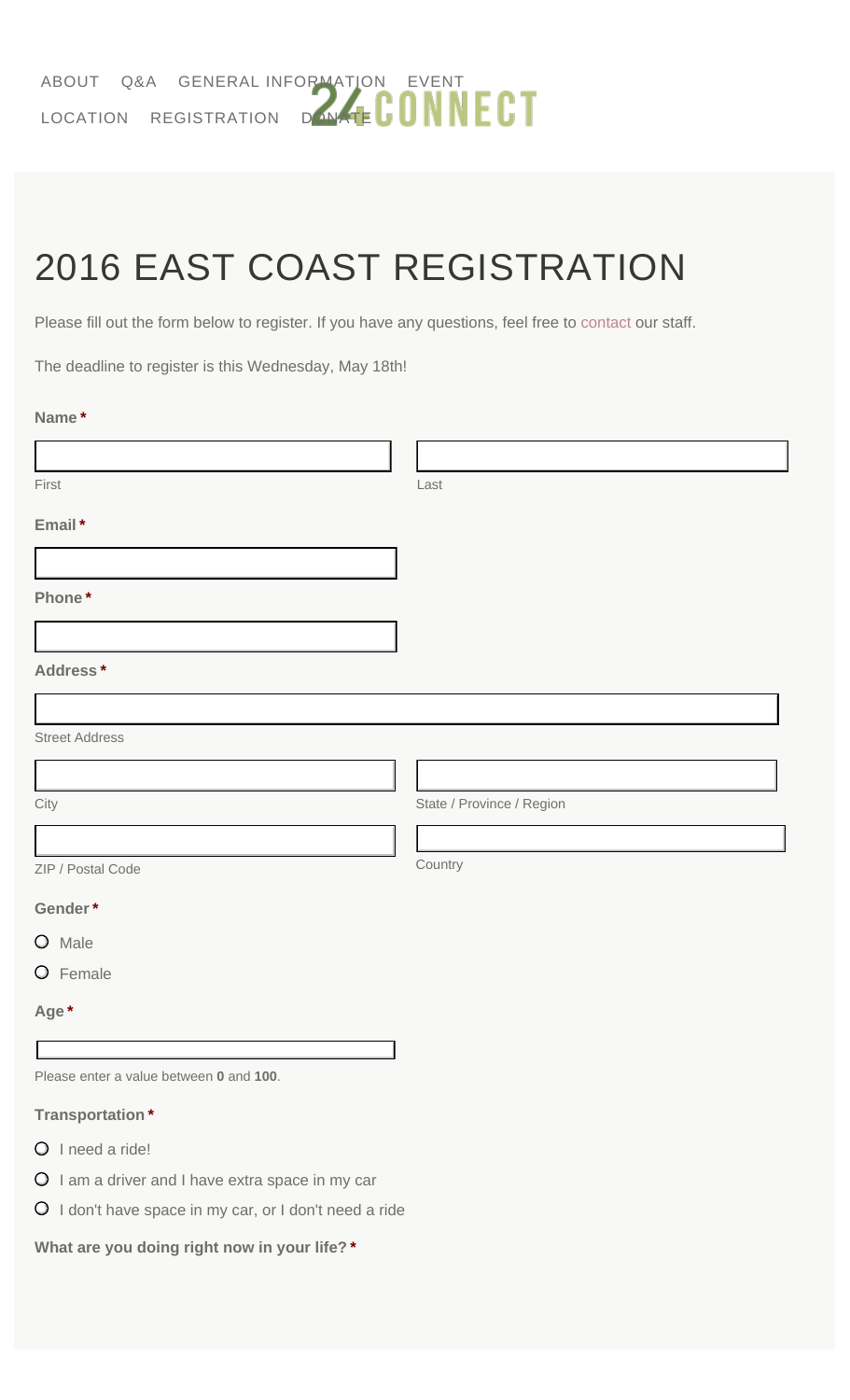**Why did you decide to come this year? What do you hope to gain? \***

**What kind of guidance, discussions, or activities would be helpful? \***

**In regards to spirituality/unificationist community/life goals, what questions would you like to ask yourself and what questions would you like to ask your peers. \***

#### **Dietary Restrictions**

- Lactose Intolerant
- O Glucose Intolerant
- O Vegeterian
- O Vegan

#### $\circ$ **Other**

#### **Payment \***

Please note, transportation to and from the retreat is not included in this price and is the responsibility of each participant.

Late Cost (deadline is this Wednesday!)

#### **Credit Card \***

| DIEC VER<br>AMEX<br><b>VISA</b><br><b>Station</b> |      |               |
|---------------------------------------------------|------|---------------|
|                                                   |      |               |
| <b>Card Number</b>                                |      |               |
| Month                                             | Year | œ             |
| <b>Expiration Date</b>                            |      | Security Code |
|                                                   |      |               |
| Cardholder Name                                   |      |               |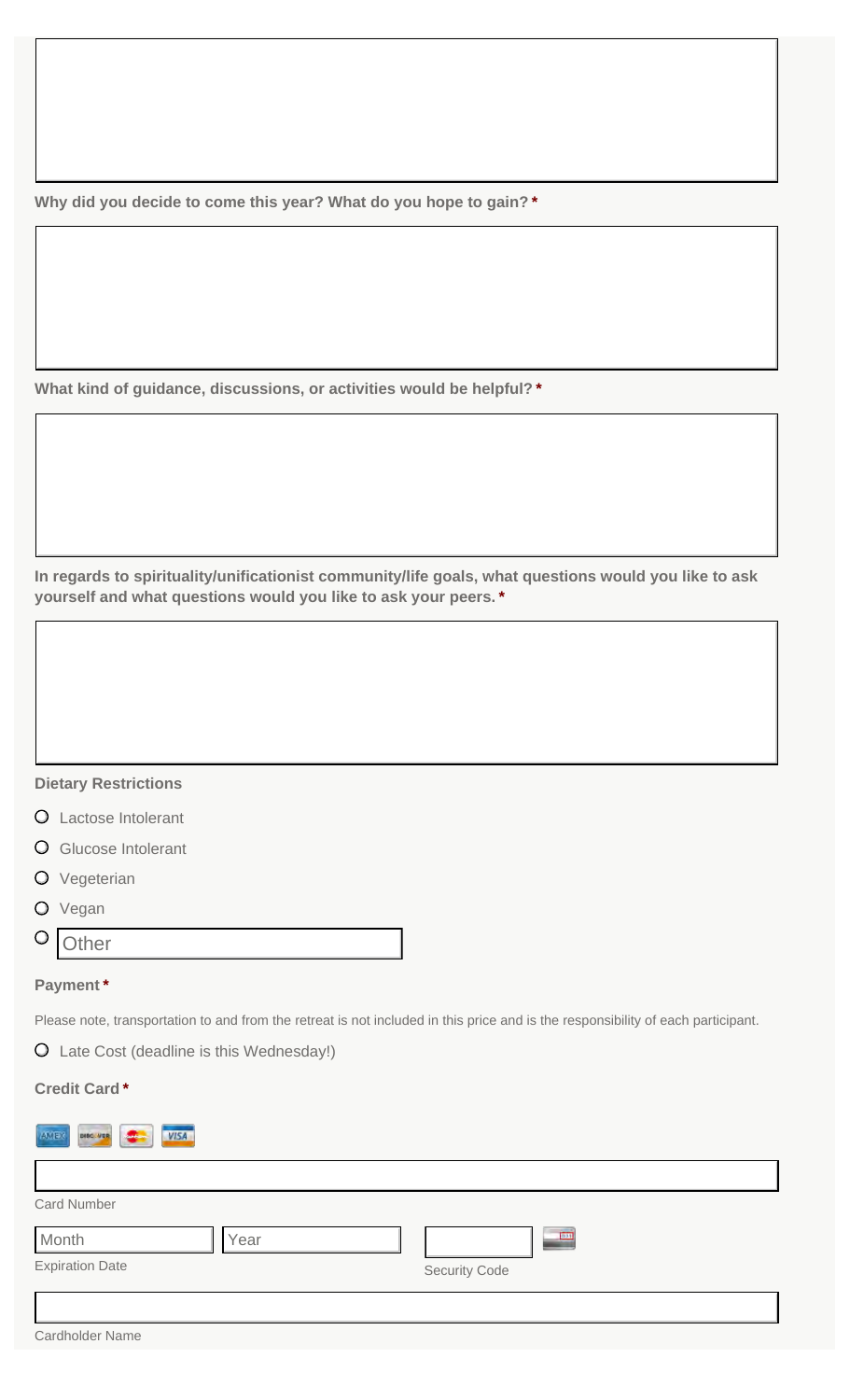Home Summer Camp Directions Contact Us Online Brochure Employment Opportunities

Book A Tour



## Welcome To Trout Lake

Trout Lake Retreats and Conference Center is conveniently located in the beautiful Pocono Mountains of northeastern Pennsylvania only 10 minutes from Interstate 80. Our 500-acre private facility serves as an ideal location for your retreat or special event. Trout Lake customizes packages for one-time events and multi-day retreats.

Our lakeside venue is ideal for weddings, celebrations, banquets and fundraisers. When it comes to retreats, we proudly host a variety of groups ranging from churches to schools, YMCA's to corporations and scouts, sports teams to interest clubs, and everything in between.

We would love to host your wedding or special event, and we specialize in retreats for groups of all sizes, starting at just 30 people! Our gorgeous facility is what draws people in, and it's our outstanding service and attention to detail that brings them back year after year.



Request more information on availability, pricing, and packages or book a tour today!